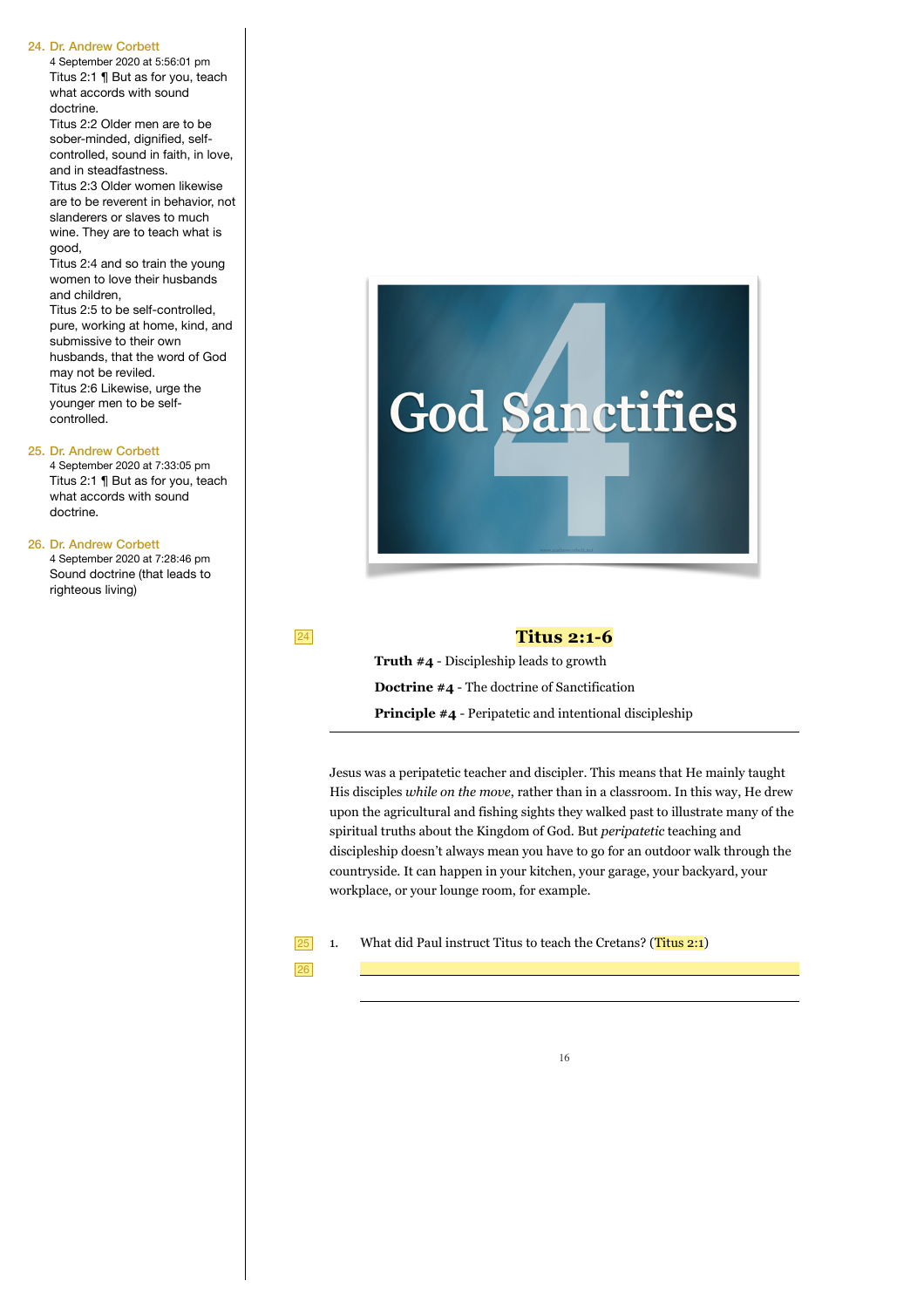4 September 2020 at 7:37:07 pm Titus 2:2 Older men are to be sober-minded, dignified, selfcontrolled, sound in faith, in love, and in steadfastness. Titus 2:3 Older women likewise are to be reverent in behavior, not slanderers or slaves to much wine. They are to teach what is good,

#### 28. Dr. Andrew Corbett

4 September 2020 at 7:29:07 pm Older men, and older women.

### 29. Dr. Andrew Corbett

8 October 2020 at 8:33:57 pm Titus 2:2 Older men are to be sober-minded dignified selfcontrolled, sound in faith, in love, and in steadfastness.

#### 30. Dr. Andrew Corbett

4 September 2020 at 7:45:31 pm 1. sober-minded; 2. dignified; 3. self-controlled; 4. sound in faith; 5. in love; and, 6. in steadfastness.

#### 31. Dr. Andrew Corbett

4 September 2020 at 8:07:11 pm Titus 2:3 Older women likewise are to be reverent in behavior, not slanderers or slaves to much wine. They are to teach what is good,

#### 32. Dr. Andrew Corbett

4 September 2020 at 8:12:31 pm 1. be reverent in behavior; 2. Not slanderers; 3. Not slaves to much wine.

33. Dr. Andrew Corbett 5 September 2020 at 9:04:43 am follower

#### 34. Dr. Andrew Corbett 5 September 2020 at 9:05:41 am learner

#### 35. Dr. Andrew Corbett

4 September 2020 at 10:17:16 pm Titus 2:4 and so train the young women to love their husbands and children, Titus 2:5 to be self-controlled, pure, working at home, kind, and submissive to their own husbands, that the word of God may not be reviled.

#### 36. Dr. Andrew Corbett

5 September 2020 at 9:07:23 am 1. to love their husbands and children,

2. to be self-controlled; 3. pure; 4. working at home; 5. kind; and, 6. submissive to their own husbands.

#### 37. Dr. Andrew Corbett

5 September 2020 at 9:10:29 am Discuss.

But Paul didn't expect Titus to carry the teaching load alone.

- 2. Who else did Paul expect that Titus would train to carry the teaching load? (Note Titus 2:2-3)
- 27 28

29 30

31 32

> 33 34

35 36  $\overline{\phantom{a}}$ 

 $\overline{\phantom{a}}$ 

 $\overline{\phantom{a}}$ 

 $\overline{\phantom{a}}$ 

3. What six qualities did Paul tell Titus that *the older men* of the church should possess to qualify as teachers to the younger men? (Titus 2:2)

Further on in this epistle to Titus the Apostle Paul will lay out the qualifications for an elder which will build upon these requirements.

4. What three qualities did Paul tell Titus that *the older women* of the church should possess to qualify as teachers of the younger women? (Titus  $2:3$ )

The journey of Christian growth is called *discipleship*. To be a  $\bf{f}$   $\bf{r}$  of Christ is to be a *disciple*. A disciple is a  $\frac{1}{\sqrt{2}} \cdot \frac{1}{\sqrt{2}}$  The discipleship journey also involves moving increasingly toward Christlikeness. This is called *sanctification*.

- 5. What did Paul tell Titus that these older women should teach the younger women according Titus 2:4-5? Why?
- 6. What should older Christian women teach younger Christian women today? How does this correlate to what Paul said in Titus 2:4-5?

37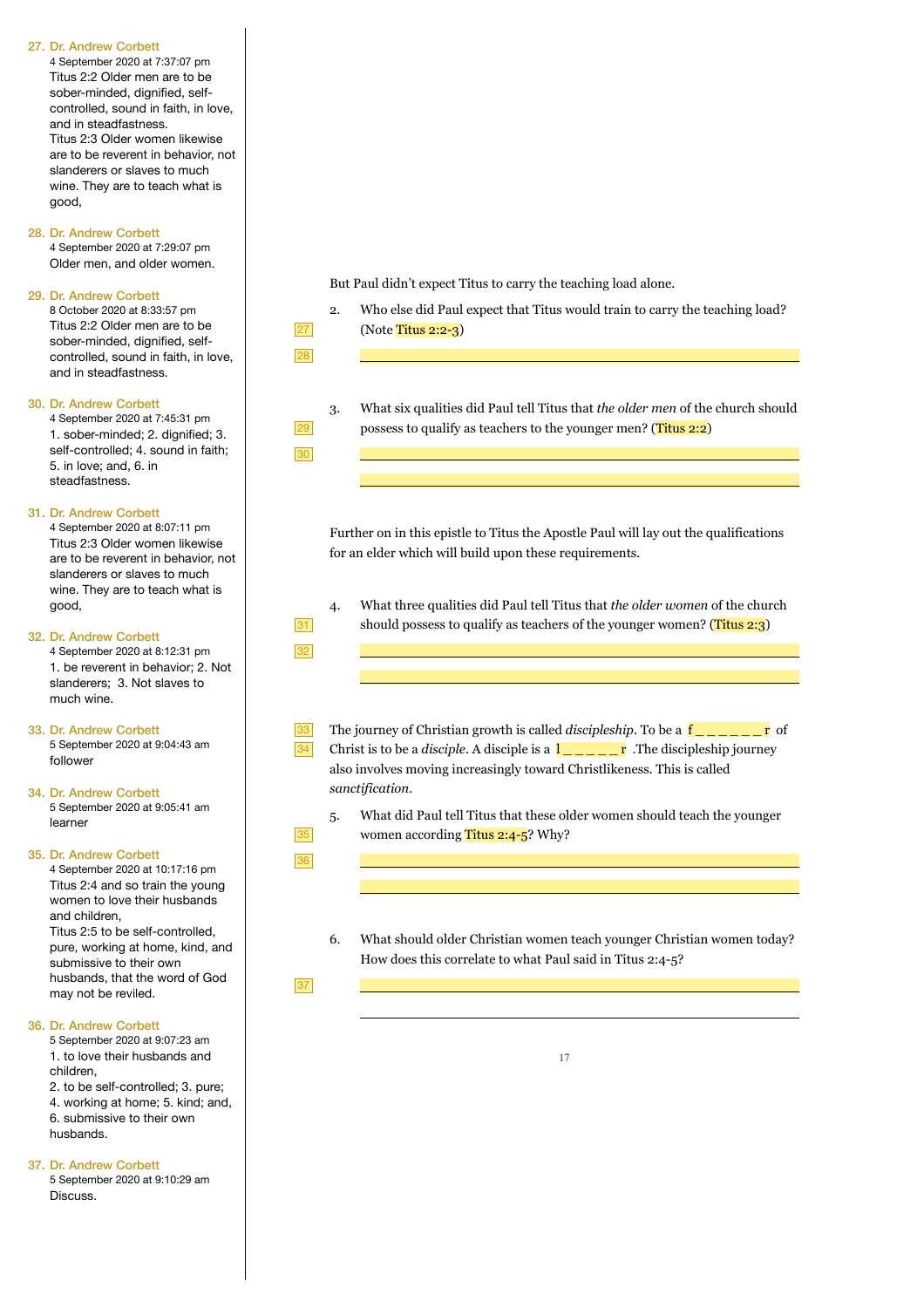4 September 2020 at 10:20:21 pm Titus 2:6 Likewise, urge the younger men to be selfcontrolled.

#### 39. Dr. Andrew Corbett

5 September 2020 at 9:41:04 am Rom. 8:29 For those whom he foreknew he also predestined to be conformed to the image of his Son, in order that he might be the firstborn among many brothers.



39

 $\overline{a}$ 

6. What might Paul have expected the older men to teach the younger men? (Start with Titus 2:6 and then suggest other things.)

How do we as a local church today connect older men with younger men, and older women with younger women? Is there a need for it?

### **The Doctrine of Sanctification**

There are three viewpoints about the doctrine of sanctification. Firstly, there is the viewpoint that sanctification is the growth of the believer into increasing Christlikeness, and that this goal is unattainable. Secondly, there is the viewpoint that sanctification is what God does in the believer and will be fully realised in the believer in the resurrection. Thirdly, there is the viewpoint that sees sanctification as an existential process (something we experience) whereby the Holy Spirit convicts the believer of sin and leads them to repent and to be increasingly be transformed in how they pray, speak, think, spend their time/energy/money, and interact with others. And while this is an ongoing process it is also *a legal status*. That is, in the eyes of God the child of God is already *sanctified* since they are in Christ and destined to be transformed into the image and likeness of Christ (Romans 8:29).

# **The Principle of Peripatetic and Intentional Discipleship**

Have you ever learnt something from someone who didn't know they were teaching you something? As you journey with the Holy Spirit He will increasingly give you a hunger to learn. For most of us, most of our learning will *not* take place in a classroom. Rather it will take place within the events of everyday life. God will bring people into your life, across your path, and virtually, whom God will use to sanctify you. For me, one of the most profound sanctifying agents has been my increased familiarity with Dr. F.W. Boreham. I am becoming more like Christ because of his influence in my life. Who has God used in a similar way in your life?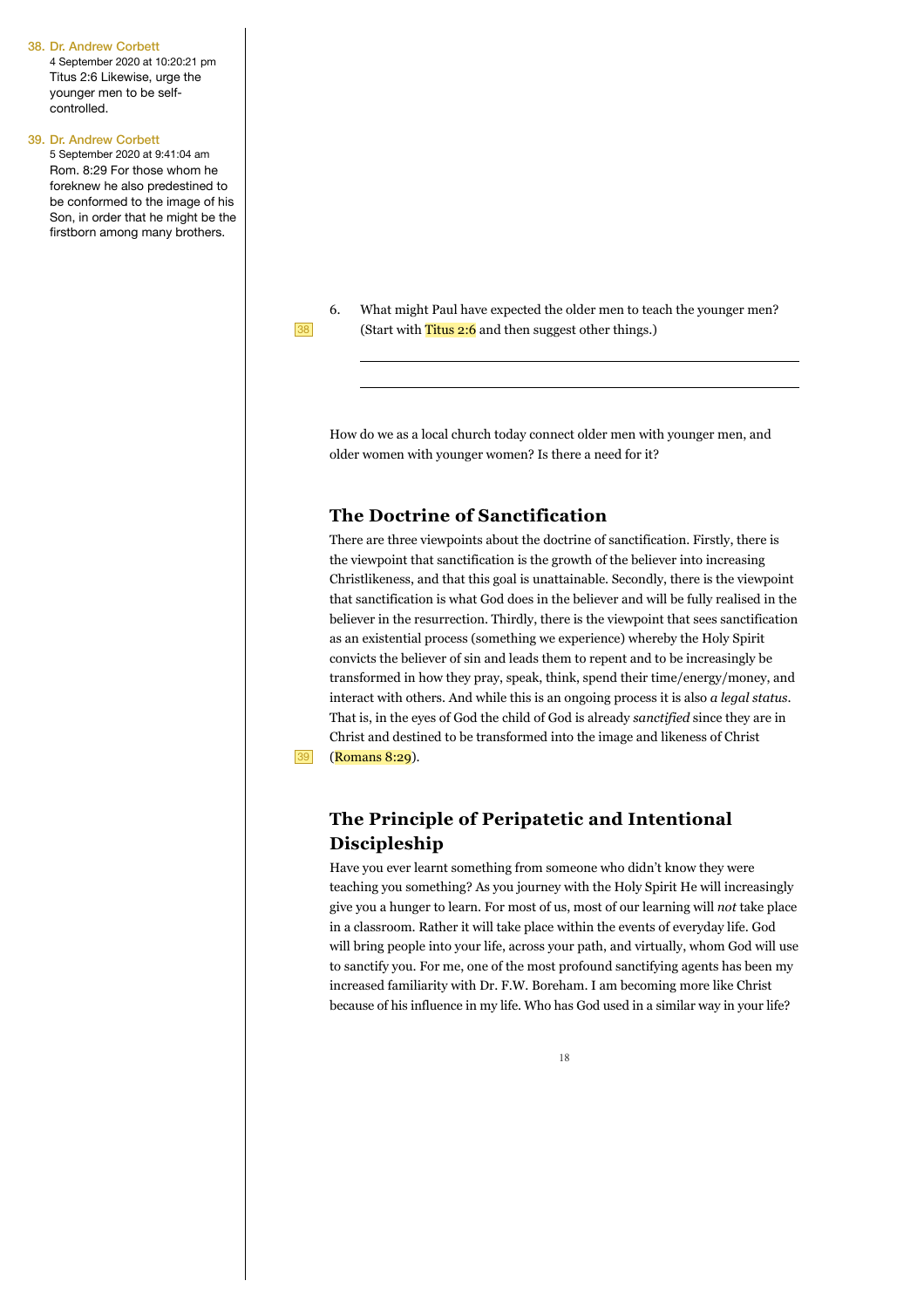7. Do you intentionally disciple someone and if so, how?

## **Prayer**

 $\overline{a}$ 

### *Father,*

*Thank You for saving and sanctifying us. Thank You Lord for sending people into our lives whom You have used to challenge and correct us. Help each of us to be instruments in Your hands to help others to become more Christlike. Enable us to live with an increased sense of Your presence and to be an example of what a repentant, tenderhearted disciple looks like. Grant us the wisdom to teach those who are younger to us the skills and knowledge that they need to grow closer to You. In Jesus' Name we pray,* 

*Amen.*